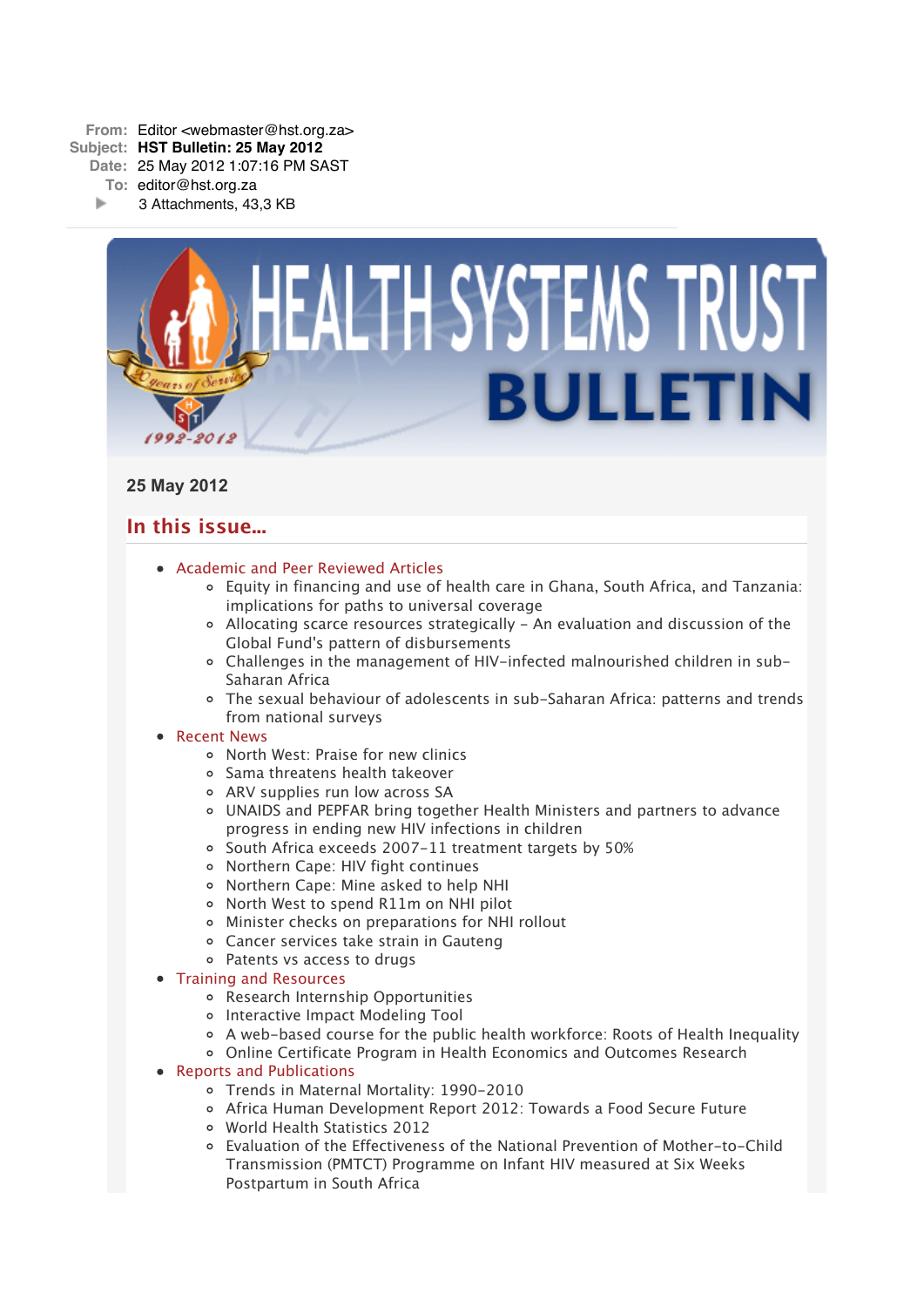Gender, Poverty and Environmental Indicators on African Countries

## [Conferences](x-msg://73/#conferences)

- [3rd SA TB Conference](x-msg://73/#C_1)
- [Third People's Health Assembly](x-msg://73/#C_2)
- [11th World Down Syndrome Congress](x-msg://73/#C_3)
- [The 5th Africa Conference on Sexual Health and Rights](x-msg://73/#C_4)
- o [Second Global Symposium on Health Systems Research](x-msg://73/#C_5)
- [Job Opportunities](x-msg://73/#jobs)
	- [AHP African Health Placements](x-msg://73/#J_0)
	- PHC Re-engineering Manager Health Systems Trust
	- Regional Programme Leader New loveLife Trust
	- [Epidemiologist Wits Health Consortium](x-msg://73/#J_2)

## **Academic and Peer Reviewed Articles**

## **Equity in financing and use of health care in Ghana, South Africa, and Tanzania: implications for paths to universal coverage**

*Anne Mills, John E Ataguba, James Akazili, Jo Borghi, Bertha Garshong , Suzan Makawia, Gemini Mtei, Bronwyn Harris, Jane Macha, Filip Meheus, Di McIntyre. The Lancet, Early Online Publication. Published: 15 May 2012.*

Universal coverage of health care is now receiving substantial worldwide and national attention, but debate continues on the best mix of financing mechanisms, especially to protect people outside the formal employment sector. Crucial issues are the equity implications of different financing mechanisms, and patterns of service use. We report a whole-system analysis – integrating both public and private sectors – of the equity of health-system financing and service use in Ghana, South Africa, and Tanzania..[.Read More »](http://bulletin.hst.org.za//lt.php?id=K09UDlNWVwAASlBVAEUHClxV)

Source: [http://www.lancet.com/journals/lancet/article/PIIS0140-6736%2812%2960357-2/fulltext#](http://bulletin.hst.org.za//lt.php?id=K09UDlNWVwAASlBVAEUHClxV) [Accessed: 25 May 2012]

## **[back to top](x-msg://73/#top)**

## **Allocating scarce resources strategically - An evaluation and discussion of the Global Fund's pattern of disbursements**

*David McCoy and Kelvin Kinyua. PLoS One. 2012; 7(5): e34749. Published: 9 May 2012.*

The Global Fund is under pressure to improve its rationing of financial support. This study describes the GF's pattern of disbursements in relation to total health expenditure (THE), government health expenditure (GHE), income status and the burden of HIV/AIDS, TB and malaria. It also examines the potential for recipient countries to increase domestic public financing for health... Read More »

Source: [http://www.ncbi.nlm.nih.gov/pmc/articles/PMC3348932/?tool=pubmed\[](http://bulletin.hst.org.za//lt.php?id=K09UDlNWVwAPSlBVAEUHClxV)Accessed: 25 May 2012]

#### **[back to top](x-msg://73/#top)**

## **Challenges in the management of HIV-infected malnourished children in sub-Saharan Africa**

*Indi Trehan, Bernadette A. O'Hare, Ajib Phiri, and Geert Tom Heikens. AIDS Res Treat. 2012; 2012: 790786. Published: 1 March 2012.*

Infection with HIV, and oftentimes coinfection with TB, complicates the care of severely malnourished children in sub-Saharan Africa. These superimposed infections challenge clinicians faced with a population of malnourished children for whose care evidence-based guidelines have not kept up..[.Read More »](http://bulletin.hst.org.za//lt.php?id=K09UDlNWVwAOSlBVAEUHClxV)

Source: [http://www.ncbi.nlm.nih.gov/pmc/articles/PMC3353143/?tool=pubmed](http://bulletin.hst.org.za//lt.php?id=K09UDlNWVwAOSlBVAEUHClxV) [Accessed: 25 May 2012]

#### **[back to top](x-msg://73/#top)**

### **The sexual behaviour of adolescents in sub-Saharan Africa: patterns and trends from national surveys**

*Aoife M. Doyle, Sue Napierala Mavedzenge, Mary L. Plummer, David A. Ross. Tropical Medicine & International Health Vol. 17, Issue 6. Published: 18 May 2012.*

Using DHS/AIS data (2000–2010), nine indicators of adolescent behaviour and one of adult attitudes towards condom education for adolescents were described for 24 countries. Indicators were disaggregated by gender, urban/rural residency and educational status, and time trends were described...[Read More »](http://bulletin.hst.org.za//lt.php?id=K09UDlNWVwEHSlBVAEUHClxV)

Source: [http://onlinelibrary.wiley.com](http://bulletin.hst.org.za//lt.php?id=K09UDlNWVwEHSlBVAEUHClxV) [Accessed: 25 May 2012]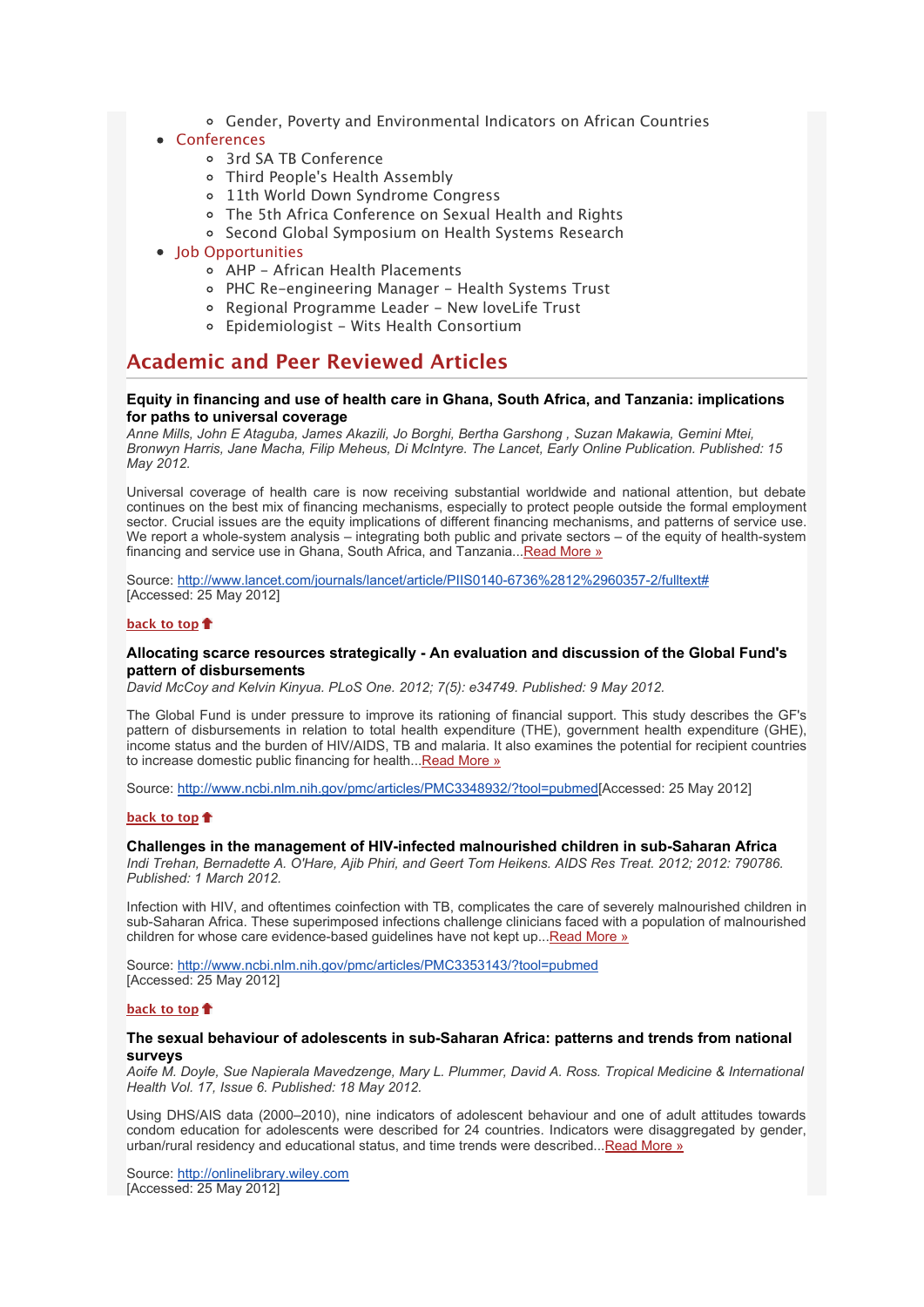## **[back to top](x-msg://73/#top)**

## **Recent News**

[Accessed: 25 May 2012]

## **North West: Praise for new clinics**

*The New Age. Published: 14 May 2012*

The communities of Mammutla, near Taung, Tlapeng and Moshoana villages, outside Ganyesa, sang and danced a welcome to a new life of decent health. This was after health MEC Magome Masike officially opened new clinics in the areas..[.Read More »](http://bulletin.hst.org.za//lt.php?id=K09UDlNWVwEGSlBVAEUHClxV)

Source: [http://www.thenewage.co.za/50680-1017-53-Praise\\_for\\_new\\_clinics](http://bulletin.hst.org.za//lt.php?id=K09UDlNWVwEFSlBVAEUHClxV) [Accessed: 25 May 2012]

### **[back to top](x-msg://73/#top)**

### **Sama threatens health takeover**

*Business Day. Published: 24 May 2012.*

The Eastern Cape health department yesterday insisted there was no moratorium on filling posts, but conceded it did not have enough budget to hire all the staff it needed. The department's comments came as the South African Medical Association (Sama) threatened to call for the provincial health department to be placed under national administration if the problem of unpaid doctors and community healthcare workers was not resolved within a week...[Read More »](http://bulletin.hst.org.za//lt.php?id=K09UDlNWVwEESlBVAEUHClxV)

Source: [http://www.businessday.co.za/articles/Content.aspx?id=172459](http://bulletin.hst.org.za//lt.php?id=K09UDlNWVwEDSlBVAEUHClxV) [Accessed: 25 May 2012]

#### **[back to top](x-msg://73/#top)**

### **ARV supplies run low across SA**

*IOL. Published: 14 May 2012.*

HIV activists and health workers are demanding an inquiry into shortages of critical antiretrovirals (ARVs) that are central to the government's treatment programme. The shortages endanger the lives of the patients who have been placed on regimens containing these drugs...[.Read More »](http://bulletin.hst.org.za//lt.php?id=K09UDlNWVwECSlBVAEUHClxV)

Source: [http://www.iol.co.za/news/south-africa/arv-supplies-run-low-across-sa-1.1295950](http://bulletin.hst.org.za//lt.php?id=K09UDlNWVwEBSlBVAEUHClxV) [Accessed: 25 May 2012]

#### **[back to top](x-msg://73/#top)**

## **UNAIDS and PEPFAR bring together Health Ministers and partners to advance progress in ending new HIV infections in children**

*UNAIDS. Published: 23 May 2012.*

Ministers of Health and representatives from the 22 countries with the most new HIV infections in children have come together to report on progress towards achieving zero new HIV infections in children by 2015 and find ways of stepping up action..[.Read More »](http://bulletin.hst.org.za//lt.php?id=K09UDlNWVwEASlBVAEUHClxV)

Source: [http://www.unaids.org/en/resources/presscentre/featurestories/2012/may/20120523whagp/\[](http://bulletin.hst.org.za//lt.php?id=K09UDlNWVwEPSlBVAEUHClxV)Accessed: 25 May 2012]

### **[back to top](x-msg://73/#top)**

### **South Africa exceeds 2007-11 treatment targets by 50%**

*Aidsmap. Published: 17 May 2012.*

South Africa exceeded national targets for new patients starting antiretroviral treatment (ART) by around 50% between 2007 and 2011 – achieving treatment coverage of close to 80% of eligible adults – according to new research..[.Read More »](http://bulletin.hst.org.za//lt.php?id=K09UDlNWVwEOSlBVAEUHClxV)

Source: [http://www.aidsmap.com/South-Africa-exceeds-2007-11-treatment-targets-by-50/page/2356280/](http://bulletin.hst.org.za//lt.php?id=K09UDlNWVw4HSlBVAEUHClxV) [Accessed: 25 May 2012]

#### **[back to top](x-msg://73/#top)**

## **Northern Cape: HIV fight continues**

*The New Age. Published: 23 May 2012*

A total of 213725 people in the province were tested for HIV between April 2011 and March. During this period,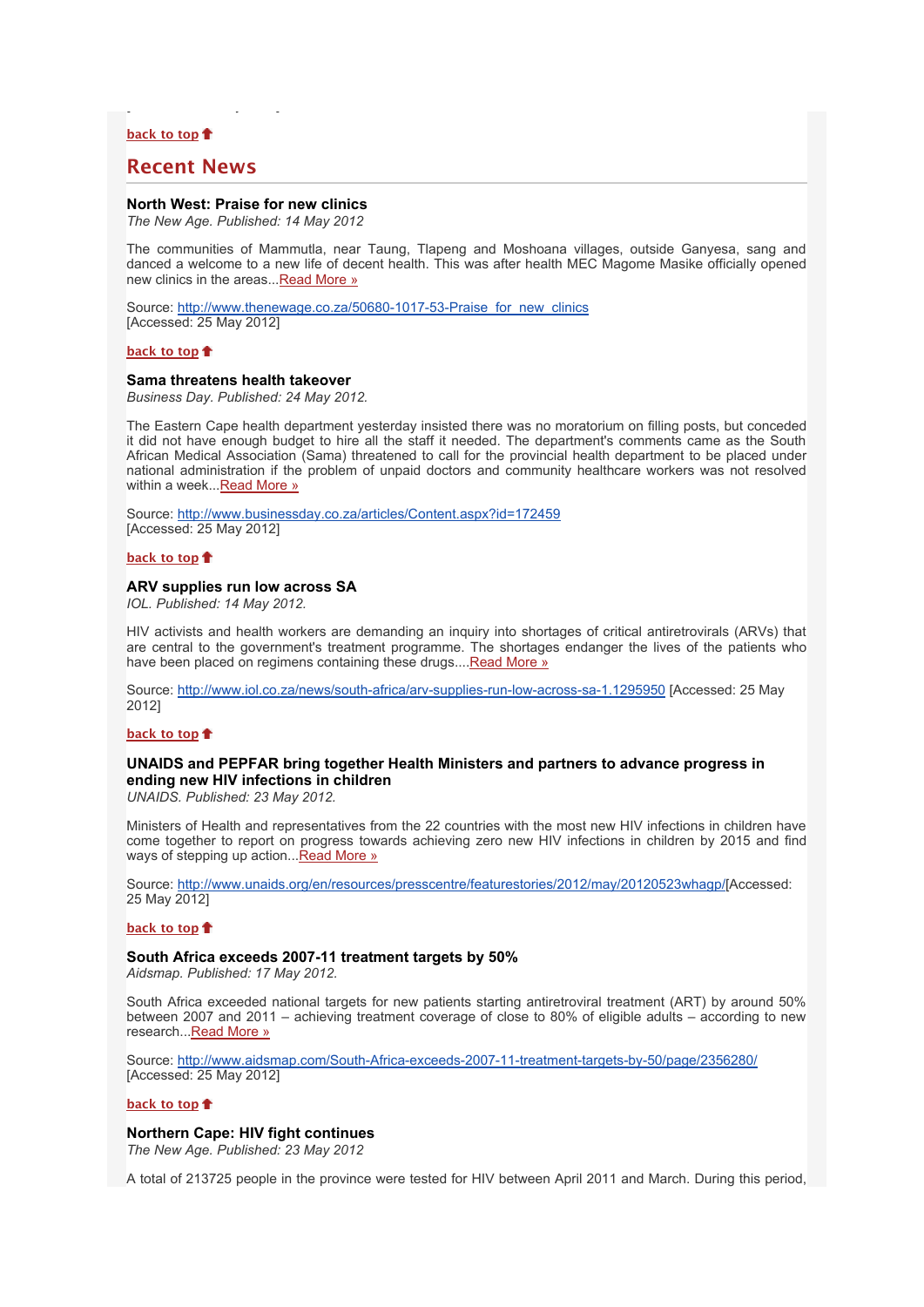16053 tested HIV-positive while 24495 have been on ARV treatment since the beginning of the ARV rollout by government..[.Read More »](http://bulletin.hst.org.za//lt.php?id=K09UDlNWVw4GSlBVAEUHClxV)

Source: [http://www.thenewage.co.za/51554-1015-53-HIV\\_fight\\_continues](http://bulletin.hst.org.za//lt.php?id=K09UDlNWVw4FSlBVAEUHClxV) [Accessed: 25 May 2012]

### **[back to top](x-msg://73/#top)**

### **Northern Cape: Mine asked to help NHI**

*The New Age. Published: 22 May 2012.*

The Department of Health has successfully negotiated with one of the large mining houses in the province, Kumba Resources, for a donation to help assist the implementation of National Health Insurance's (NHI's) pilot project..[Read More »](http://bulletin.hst.org.za//lt.php?id=K09UDlNWVw4ESlBVAEUHClxV)

Source: [http://www.thenewage.co.za/51448-1015-53-Mine\\_asked\\_to\\_help\\_NHI](http://bulletin.hst.org.za//lt.php?id=K09UDlNWVw4DSlBVAEUHClxV) [Accessed: 25 May 2012]

### **[back to top](x-msg://73/#top)**

## **North West to spend R11m on NHI pilot**

*BuaNews. Published: 16 May 2012*

The North West Health Department has allocated an amount of R11.5 million to be spent on a special conditional grant to fund the National Health Insurance (NHI) pilot in Dr Kenneth Kaunda District...[Read More »](http://bulletin.hst.org.za//lt.php?id=K09UDlNWVw4CSlBVAEUHClxV)

Source: [http://www.buanews.gov.za/news/12/12051616051001\[](http://bulletin.hst.org.za//lt.php?id=K09UDlNWVw4BSlBVAEUHClxV)Accessed: 25 May 2012]

### **[back to top](x-msg://73/#top)**

## **Minister checks on preparations for NHI rollout**

*The New Age. Published: 14 May 2012.*

Health Minister Aaron Motsoaledi has completed a three-day visit to the National Health Insurance (NHI) pilot project in Pixley ka-Seme district, where he met stakeholders and checked preparations for the rollout of NHI in the area..[.Read More »](http://bulletin.hst.org.za//lt.php?id=K09UDlNWVw4ASlBVAEUHClxV)

Source: http://www.thenewage.co.za/50692-1015-53-Minister checks\_on\_preparations\_for\_NHI\_rollout [Accessed: 25 May 2012]

#### **[back to top](x-msg://73/#top)**

### **Cancer services take strain in Gauteng**

*Health-e News. Published: 15 May 2012.*

Cancer services in Gauteng are facing an emergency with regular reports of broken equipment, drug stock outs, long waiting lists for treatment and delayed diagnosis..[.Read More »](http://bulletin.hst.org.za//lt.php?id=K09UDlNWVw4OSlBVAEUHClxV)

Source: [http://www.health-e.org.za/news/article.php?uid=20033541](http://bulletin.hst.org.za//lt.php?id=K09UDlNWVw8HSlBVAEUHClxV) [Accessed: 25 May 2012]

### **[back to top](x-msg://73/#top)**

### **Patents vs access to drugs**

*Health-e News. Published: 14 May 2012.*

Lifesaving drugs under disputed patents could become more easily available in future depending on the outcome of a case before the Supreme Court of Appeal in Bloemfontein..[.Read More »](http://bulletin.hst.org.za//lt.php?id=K09UDlNWVw8GSlBVAEUHClxV)

Source: [http://health-e.org.za/news/article.php?uid=20033533](http://bulletin.hst.org.za//lt.php?id=K09UDlNWVw8FSlBVAEUHClxV) [Accessed: 25 May 2012]

**[back to top](x-msg://73/#top)**

## **Training and Resources**

### **Research Internship Opportunities**

*School of Public Health, University of the Witwatersrand Closing Date: 28 May 2012*

The School of Public Health at the University of the Witwatersrand has the opportunity to host three South African research interns, each for a year, to build their research skill[sClick here for more information»](http://bulletin.hst.org.za//lt.php?id=K09UDlNWVw8ESlBVAEUHClxV)

**[back to top](x-msg://73/#top)**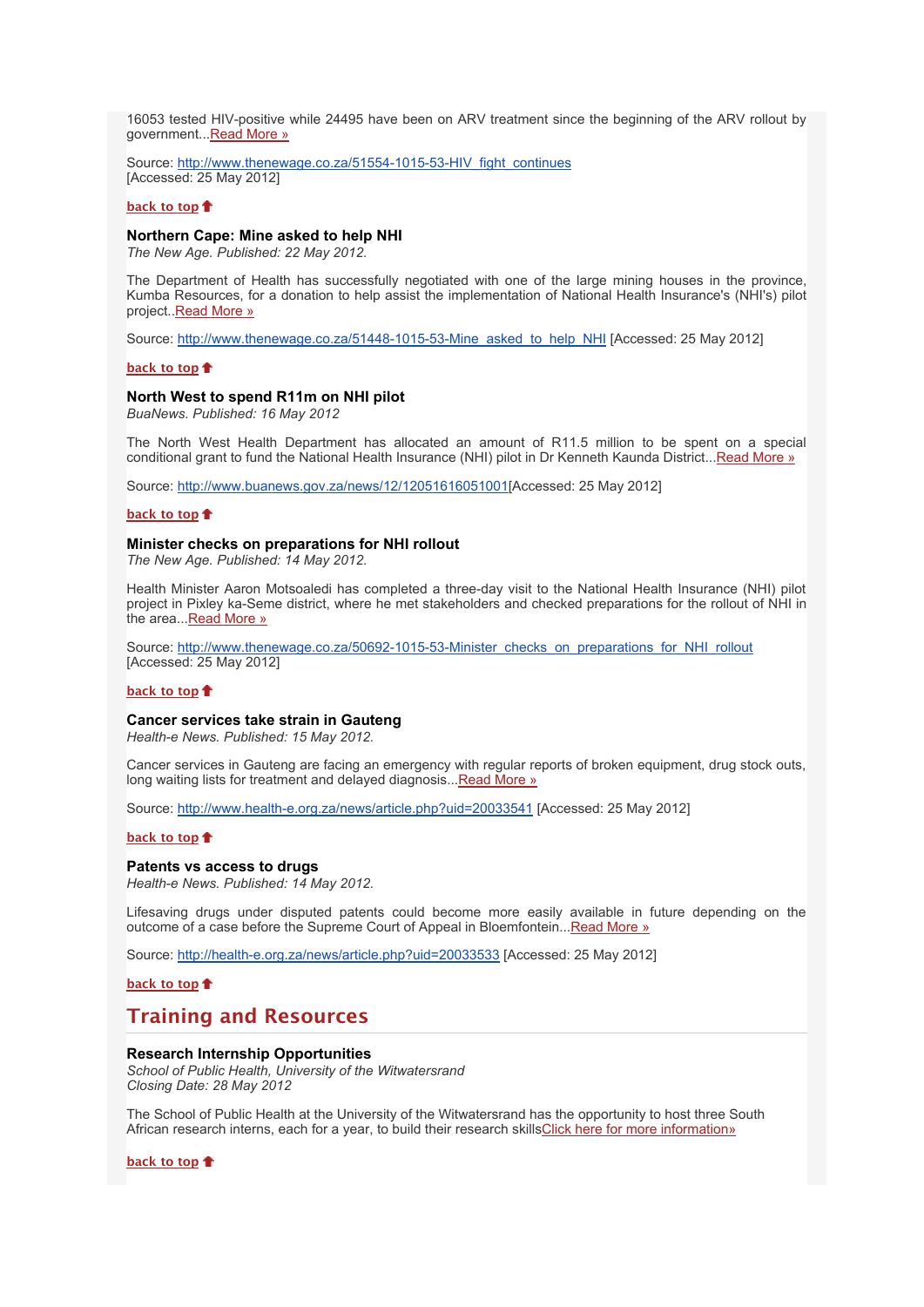### **Interactive Impact Modeling Tool**

*International AIDS Vaccine Initiative*

This model predicts the impact that preventive AIDS vaccines could have on HIV epidemics at both national and global levels. Such projections can assist policymakers, vaccine developers, advocates and funders make informed decisions and effective resource allocations. The model shows that a vaccine could avert millions of new HIV infections and play a crucial role in ending the AIDS pandemic, even if current targets for access to HIV prevention, treatment and care are reached before a vaccine is introduced. [Click here to access»](http://bulletin.hst.org.za//lt.php?id=K09UDlNWVw8DSlBVAEUHClxV)

### **[back to top](x-msg://73/#top)**

## **A web-based course for the public health workforce: Roots of health inequality**

*National Institutes of Health*

This course provides an online learning environment from which to explore root causes of inequity in the distribution of disease, illness, and death. Funded by the National Center for Minority Health and Health [Disparities, National Institutes of Health, its audience is primarily the local public health workforce.... Click here](http://bulletin.hst.org.za//lt.php?id=K09UDlNWVw8CSlBVAEUHClxV) for more information»

### **[back to top](x-msg://73/#top)**

## **Reports and Publications**

### **Trends in Maternal Mortality: 1990-2010**

*UNFPA. Published: 2012.*

Globally, the total number of maternal deaths decreased by from 543 000 in 1990 to 287 000 in 2010. Likewise, the global maternal mortality ratio (MMR) declined from 400 maternal deaths per 100 000 live births in 1990 to 210 in 2010, representing an average annual decline of 3.1 per cent... [Click Here»](http://bulletin.hst.org.za//lt.php?id=K09UDlNWVw8BSlBVAEUHClxV)

### **[back to top](x-msg://73/#top)**

### **Africa Human Development Report 2012: Towards a Food Secure Future**

*United Nations Development Programme. Published: 2012.*

The 2012 Human Development Report for Africa explores why dehumanizing hunger remains pervasive in the region, despite abundant agricultural resources, a favorable growing climate, and rapid economic growth rates. [Click Here»](http://bulletin.hst.org.za//lt.php?id=K09UDlNWVw8ASlBVAEUHClxV)

## **[back to top](x-msg://73/#top)**

## **World Health Statistics 2012**

*World Health Organization. Published: 2012.*

World Health Statistics 2012 contains WHO's annual compilation of health-related data for its 194 Member States, and includes a summary of the progress made towards achieving the health-related Millennium Development Goals (MDGs) and associated targets. [Click Here »](http://bulletin.hst.org.za//lt.php?id=K09UDlNWVw8PSlBVAEUHClxV)

### **[back to top](x-msg://73/#top)**

**Evaluation of the Effectiveness of the National Prevention of Mother-to-Child Transmission (PMTCT) Programme on Infant HIV measured at Six Weeks Postpartum in South Africa** *Department of Health (South Africa). Published: 2012*

Within ten years of implementing the national Prevention of Mother-to-Child Transmission of HIV (PMTCT) programme in South Africa interventions to prevent mother-to-child transmission (MTCT) of HIV are now offered in more than 95% of public antenatal and maternity facilities country-wide. [Click Here »](http://bulletin.hst.org.za//lt.php?id=K09UDlNWVw8OSlBVAEUHClxV)

## **[back to top](x-msg://73/#top)**

## **Gender, Poverty and Environmental Indicators on African Countries**

*African Development Bank. Published: 2012.*

This is the twelfth volume of Gender, Poverty and Environmental Indicators on African Countries published by the Statistics Department of the African Development Bank Group. The publication also provides some information on the broad development trends relating to gender, poverty and environmental issues in the 53 African countries. [Click Here »](http://bulletin.hst.org.za//lt.php?id=K09UDlNWVgYHSlBVAEUHClxV)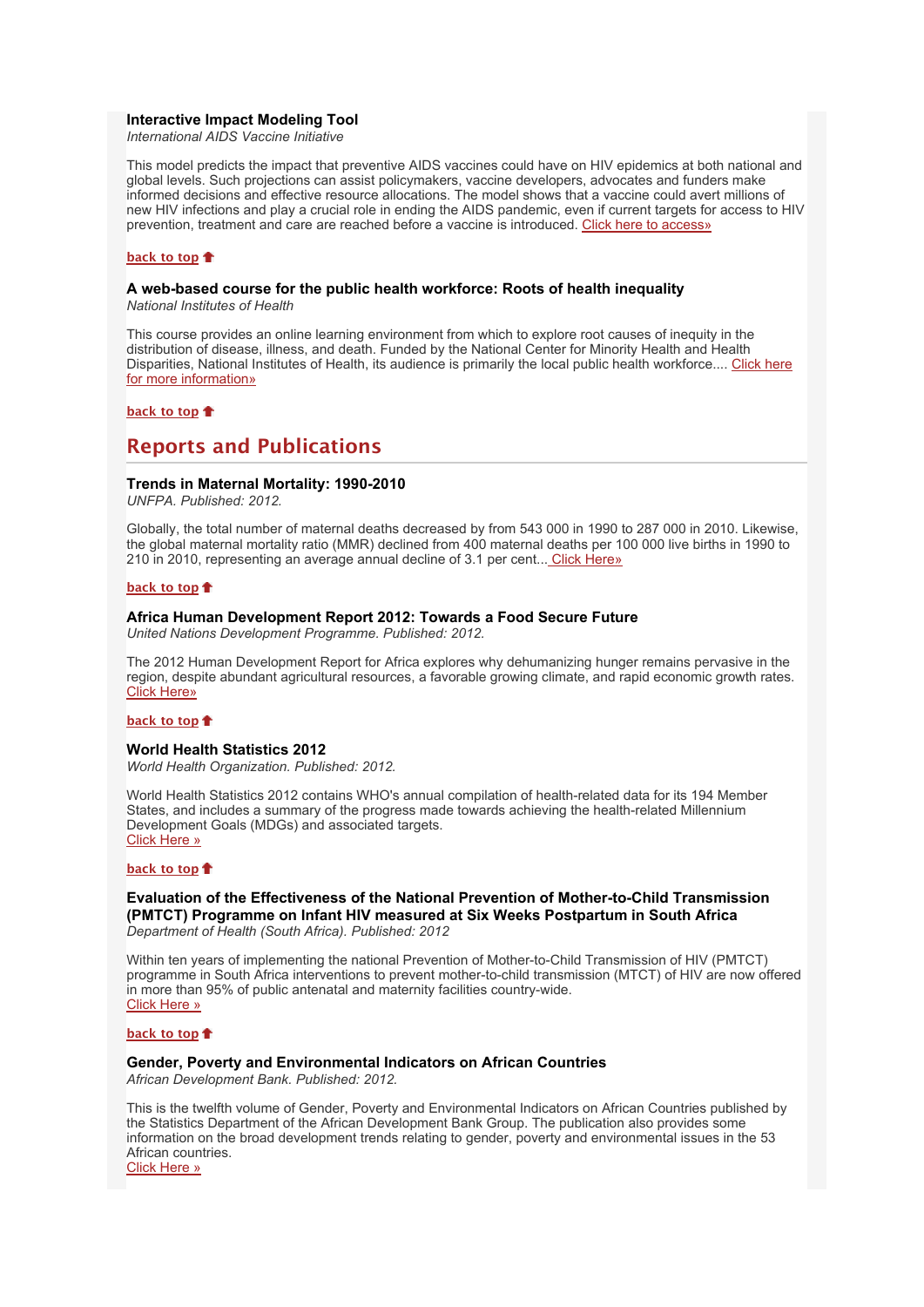**[back to top](x-msg://73/#top)**

## **Conferences**

## **3rd SA TB Conference**

*When: 12-15 June 2012 Venue: ICC, Durban, South Africa URL: [http://www.tbconference.co.za/](http://bulletin.hst.org.za//lt.php?id=K09UDlNWVgYGSlBVAEUHClxV)*

The 3rd TB Conference will build on the momentum of the previous TB conferences and give communities an opportunity to assess progress towards reaching TB/HIV targets. Thus, giving meaning to the theme for the 2012 TB Conference: "Reaching the target".

**[back to top](x-msg://73/#top)**

## **Third People's Health Assembly**

*When: 6-11 July 2012 Venue: University of the Western Cape, Cape Town, South Africa URL: [http://www.phmovement.org/en/pha3](http://bulletin.hst.org.za//lt.php?id=K09UDlNWVgYFSlBVAEUHClxV)*

The People's Health Assembly (PHA), organised by the People's Health Movement (PHM), is a global event bringing together health activists from across the world to share experiences, analyse global health situation, develop civil society positions and to develop strategies which promote health for all.

### **[back to top](x-msg://73/#top)**

### **11th World Down Syndrome Congress**

*When: 15-17th August 2012 Venue: Cape Town International Convention Centre (CTICC), Cape Town, South Africa URL: [http://www.wdsc2012.org.za/](http://bulletin.hst.org.za//lt.php?id=K09UDlNWVgYESlBVAEUHClxV)*

Down Syndrome International together with local hosts Down Syndrome South Africa take pride in hosting the next World Down Syndrome Congress for the first time on African soil, giving us the opportunity of learning and sharing experiences from across the globe. The aim of this congress is for all participants to gain experience on the latest developments and up to date knowledge and tools to improve the lives of people with Down syndrome.

## **[back to top](x-msg://73/#top)**

### **The 5th Africa Conference on Sexual Health and Rights**

*When: 19-22 September 2012 Venue:Windhoek, Namibia. URL: [http://www.africasexuality.org](http://bulletin.hst.org.za//lt.php?id=K09UDlNWVgYDSlBVAEUHClxV)*

The 5th Africa Conference on Sexual Health and Rights will take stock of responses to sexual health and rights on the continent since ICPD, and interrogate the status of sexual health and rights, with particular focus on women, girls, adolescents and youth.

### **[back to top](x-msg://73/#top)**

### **Second Global Symposium on Health Systems Research**

*When: 31 October-3 November 2012 Where: Beijing, People's Republic of China URL: [http://www.hsr-symposium.org](http://bulletin.hst.org.za//lt.php?id=K09UDlNWVgYCSlBVAEUHClxV)*

The Second Global Symposium on Health Systems Research call for abstracts is now open. The Symposium will focus on the science to accelerate universal health coverage around the world. It will cover three main themes: Knowledge Translation, State-of-the-Art Health Systems Research, and Health Systems Research Methodologies.

## **[back to top](x-msg://73/#top)**

## **Job Opportunities**

### **AHP - African Health Placements**

AHP is a not-for-profit project that aims to support the recruitment and retention of healthcare workers in South Africa. AHP is focused on assisting healthcare professionals make the right choice for their future in South Africa. No placement fees are charged.